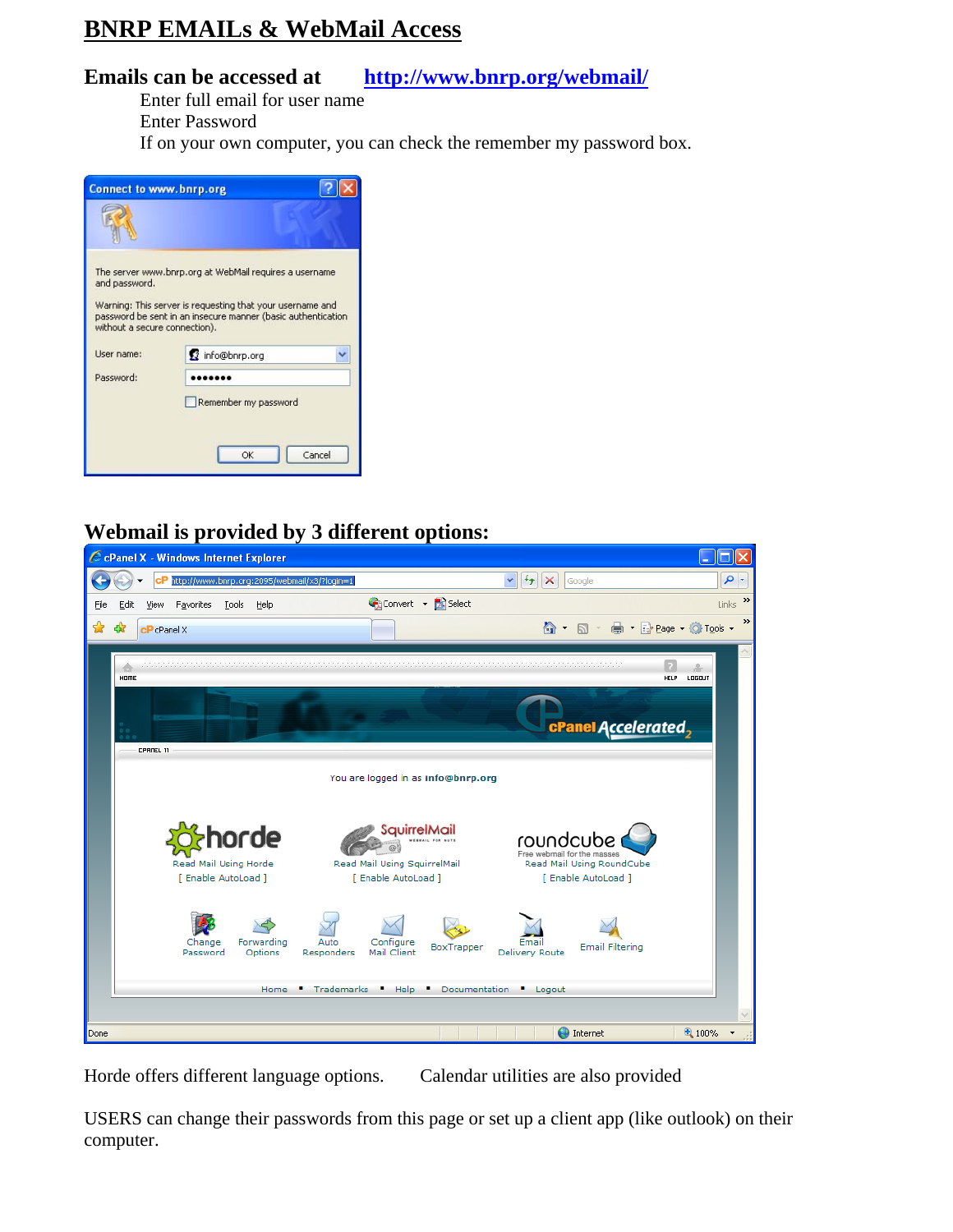## **LIST OF EMAILS:**

|           |               | info@bnrp.org        | bnrp123              |
|-----------|---------------|----------------------|----------------------|
| James     | Chimphepo     | jchimphepo@bnrp.org  | james8               |
| Kim       | Kidoo         | kkidoo@bnrp.org      | $\text{kim22}$       |
| Andrew    | Michembo      | amichembo@bnrp.org   | andrew <sub>38</sub> |
| Edna      | Mnessa        | emnessa@bnrp.org     | edna40               |
| Lissen    | Mnessa        | lmnessa@bnrp.org     | lissen41             |
| Catherine | Sindima       | csindima@bnrp.org    | catherine52          |
| Felix     | Sindima       | fsindima@bnrp.org    | felix <sub>53</sub>  |
| Gertrude  | Sindima       | gsindima@bnrp.org    | gertrude54           |
| Harvey    | Sindima       | hsindima@bnrp.org    | harvey55             |
| Linda     | Sindima       | lsindima@bnrp.org    | linda56              |
| Modekayi  | Sindima       | msindima@bnrp.org    | modekayi57           |
|           |               |                      |                      |
| Gena      |               | gena@bnrp.org        | gena <sub>62</sub>   |
| Josophine |               | josophine@bnrp.org   | josophine63          |
| Malinda   | <b>Burton</b> | mburton@bnrp.org     | malinda1             |
| Henry     | Chafuka       | hchafuka@bnrp.org    | henry2               |
| Mphatso   | Chawawa       | mchawawa@bnrp.org    | mphatso3             |
| Enipher   | Chazika       | echazika@bnrp.org    | enipher4             |
| Kondwani  | Chidula       | kchidula@bnrp.org    | kondwani5            |
| Ellenor   | Chikoko       | echikoko@bnrp.org    | ellenor6             |
| Gloria    | Chimpeni      | gchimpeni@bnrp.org   | gloria7              |
| Lekereni  | Chintokoma    | lchintokoma@bnrp.org | lekereni9            |
| Irvin     | Chiotcha      | ichiotcha@bnrp.org   | irvin10              |
| Arnold    | Gundani       | agundani@bnrp.org    | arnold11             |
| Millius   | Jonathan      | mjonathan@bnrp.org   | millius12            |
| Chisomo   | Josiya        | cjosiya@bnrp.org     | chisomo13            |
| Ducinia   | Kagwape       | dkagwape@bnrp.org    | ducinia14            |
| Rita      | Kajombo       | rkajombo@bnrp.org    | rita15               |
| Dan       | Kamwendo      | dkamwendo@bnrp.org   | dan16                |
| Rhoda     | Kanyezi       | rkanyezi@bnrp.org    | rhoda17              |
| Judith    | Kanyoza       | jkanyoza@bnrp.org    | judith18             |
| Samuel    | Kapalamula    | skapalamula@bnrp.org | samuel19             |
| Esnat     | khayako       | ekhayako@bnrp.org    | esnat20              |
| Phillip   | Khayako       | pkhayako@bnrp.org    | phillip21            |
| Cidrick   | kondwani      | ckondwani@bnrp.org   | cidrick23            |
| Linily    | Kuipa         | lkuipa@bnrp.org      | linily24             |
| Francis   | Kwanunkuti    | fkwanunkuti@bnrp.org | francis25            |
| First     | Last          | Email                | Email Password       |
| Joseph    | Lihuta        | jlihuta@bnrp.org     | joseph26             |
| Mercy     | Lihuta        | mlihuta@bnrp.org     | mercy27              |
| Loveness  | Luwambala     | lluwambala@bnrp.org  | loveness28           |
| Jessie    | Madeya        | jmadeya@bnrp.org     | jessie29             |
| Chisomo   | Maere         | cmaere@bnrp.org      | chisomo30            |

Francis Majawa fmajawa@bnrp.org francis31